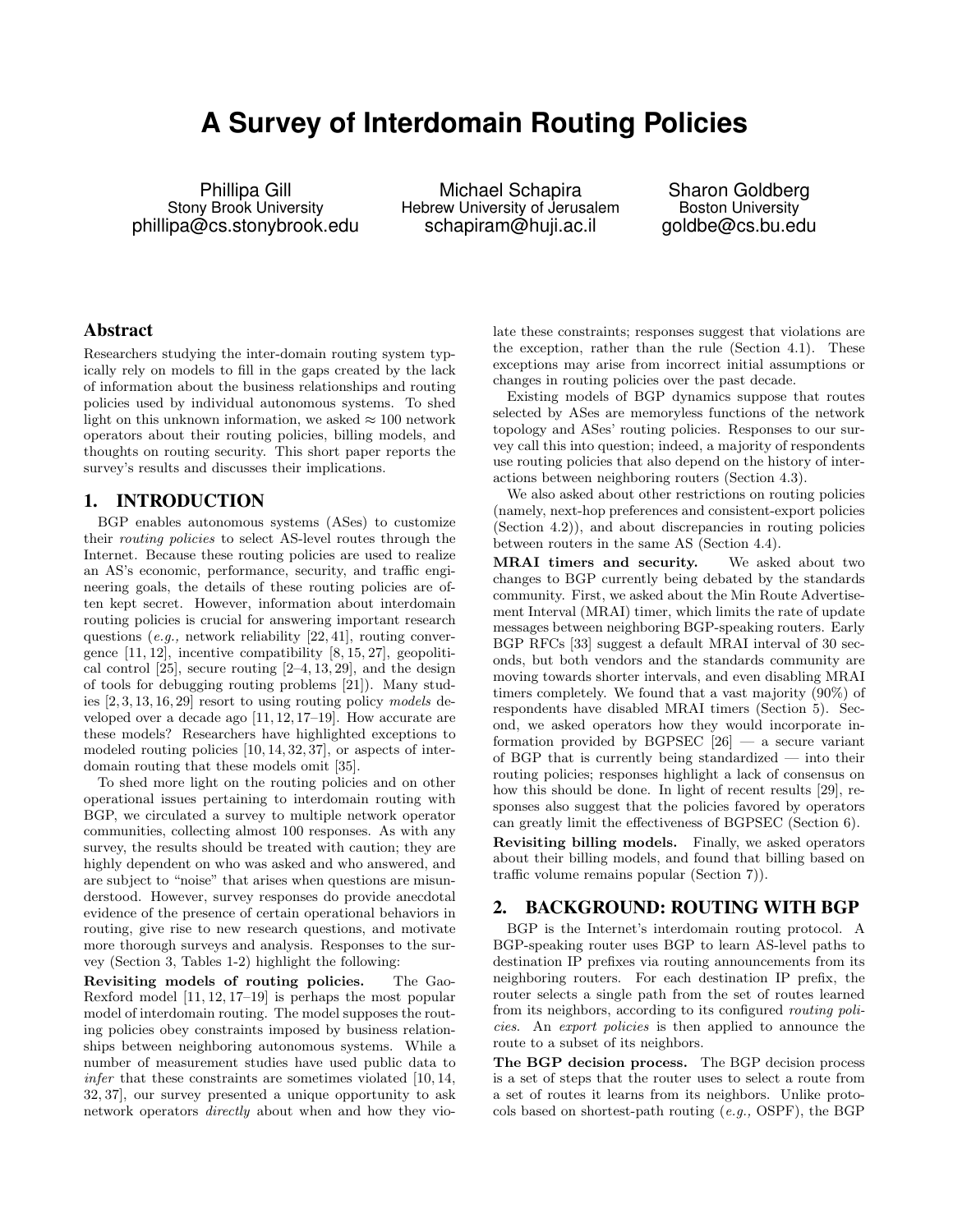Table 1: Questions asked in the survey and (aggregated) responses. The survey also accompanied Questions 3-12 with a free-form text boxes labeled "Why? (optional)" where operators could elaborate on responses.

|    | Question                                                                                                                      | Response                        |
|----|-------------------------------------------------------------------------------------------------------------------------------|---------------------------------|
|    | What kind of network do you operate?                                                                                          | Table 3                         |
|    | On what continent is your network?                                                                                            | Section 3                       |
|    | Do you always assign a higher LocalPref (see Step 1 in the table) to a path through your customer than to a path              | Y(77) N(16) NA(4)               |
|    | through your peer or transit provider? (Note: exclude cases where routes through customers are tagged as backup.)             |                                 |
| 4  | Does your LocalPref configuration depend only on the next-hop AS (and not on other ASes on the path)?                         | Y(54) N(34) N(A(9)              |
| 5  | Do you use the same LocalPref configuration across all BGP-speaking routers in your network?                                  | Y(72) N(22) N(A(3)              |
| 6  | Is the "prefer oldest path" step (see Step 7 in the table) enabled on your BGP-speaking routers? (Note: this step is          | Y(71) N(22) NA(4)               |
|    | enabled by default on Cisco routers in the last few years.)                                                                   |                                 |
|    | If path validation (eg BGPSec) was deployed in your network, <b>before</b> what step $(1-8)$ in the table would you place the | Section 6                       |
|    | following step: "Prefer secure paths (validated paths) over insecure paths"? Select a number from 1-8.                        |                                 |
| 8  | Do you do any neighbor-specific best path selection e.g., select a different best path for different customers for policy     | Y(38) N(54) N(A(5))             |
|    | reasons (and <b>not</b> due to hot-potato routing, etc.)?                                                                     |                                 |
| 9  | Do you announce paths from peers and providers to other peers and providers?                                                  | Y(21) N(73) N(A(3)              |
| 10 | If you are willing to announce a certain path to a neighboring AS, are you also willing to announce any path with             | Y(47) N(30) N <sub>A</sub> (20) |
|    | higher LocalPref (should it become the best path) to the same AS?                                                             |                                 |
| 11 | What MRAI timer value is used in your network (in seconds)? (0 specifies that MRAI timers are not used in your                | Section 5                       |
|    | network).                                                                                                                     |                                 |
| 12 | If you are at an ISP, do you use 95/5 percentile pricing with your customers?                                                 | Y(46) N(38) N <sub>A</sub> (13) |

decision process presents ASes with flexibility to realize arbitrary routing policies that maximize their local objectives  $(e.g., \text{ profit}, \text{performance} \text{ etc.}).$  A simplified version of the BGP decision process, based on [6, 23], is shown in Table 2.

Perhaps the most important "knob" provided by the BGP decision process is the LocalPref step. Each route a BGP router learns about is tagged with a LocalPref attribute based on the network's routing policies, and the route with the highest LocalPref is selected. LocalPref can, for example, be used to ensure that revenue-generating routes are preferred over expensive (revenue-depleting) routes, or that routes containing a particular 'undesirable' AS are avoided. The specific details of the LocalPref policies used by individual ASes are largely kept private, often because they are related to business agreements between neighboring ASes.

The "AS-path" step follows the LocalPref step (Table 2). In this step, a BGP router that has a choice between multiple routes with the same LocalPref will select routes that are shortest in terms of the number of ASes on the path. If there are multiple such routes, the router applies the remaining steps in the BGP decision process to select a single route. These steps are based on intradomain and tiebreaking criteria; for example, the MED attribute (step 4) allows an AS with multiple entry points to influence the entry point chosen by a neighboring AS [7]. The many steps in the BGP decision process can create significant complexity, both for researchers seeking to understand the process, and for operators seeking to use it; indeed, operators sometimes respond to this complexity by disabling some of the steps, e.g., by ignoring MEDs or disabling the "prefer oldest path" step.

Export policy. Once a router selects a route, its configured export policy determines the subset of its neighbors to which it announces the route. Export policies are often determined by business relationships, and therefore often kept private as well.

#### 3. THE SURVEY

The survey asked the questions in Table 1 and included the information on the BGP decision process in Table 2. To elicit responses, information about the survey was sent in Fall 2011 to a number of mailing lists that are read by network operators. (Specifically, nanog@nanog.org on Sept

#### Table 2: Simplified BGP decision process [6, 23]. This table was also provided with the survey.

| #              | Criteria                                                 |
|----------------|----------------------------------------------------------|
| $\overline{1}$ | Highest LocalPref                                        |
| $\overline{2}$ | Lowest AS Path Length                                    |
| 3              | Lowest origin type                                       |
| 4              | Lowest MED                                               |
| 5              | eBGP-learned over iBGP-learned                           |
| 6              | Lowest IGP cost to border router (hot-potato routing)    |
|                | If both paths are external, prefer the path that was re- |
|                | ceived first (i.e., the oldest path) [6]                 |
| 8              | Lowest router ID (to break ties)                         |

8 and Sept 13, juniper-nsp@puck.nether.net on Oct 5, ripe-list@ripe.net on Oct 17, and apnic-talk@lists. apnic.net on Oct 27, 2011.) We collected a total of 100 responses from 98 unique IP addresses. After removing an anomalous response (two consecutive responses from the same IP reporting a different response), we ended up with a total of 97 responses from unique IP addresses. Also, the survey allowed respondents to omit questions that they did not understand or did not want to answer. We therefore report results normalized by the number of respondents that answered a given question.

Breakdown of respondents. We had 44 responses from the ARIN (North America) region, 34 from RIPE (Europe), and 19 from APNIC (Asia Pacific). We did not obtain responses from LACNIC (Latin America) or AfriNIC (Africa), likely because we did not target the right mailing lists for these regions. Table 3 shows the breakdown of responses by network type. Larger transit providers are over-represented in our responses, likely because operators of larger networks tend to be most active on mailing lists. As such, some of our results might be biased towards highlighting exceptions to standard modeling assumptions (Section 4.1-4.2), since these highly-skilled operators are more likely to use "exotic" routing policies to manage their complex networks. Specifically, 79% of responses come from small/medium/large transit providers and tier 1 networks, and only 7% come from content providers. Stub ASes (i.e., AS without customers, that do not transit traffic for other networks) are underrepresented in the responses we collected  $(i.e., \text{ only } 12\% \text{ of }$ respondents operate stubs, but 85% of networks in published AS topologies [5] are stub ASes). To account for some of this bias, we will often break down responses by network type.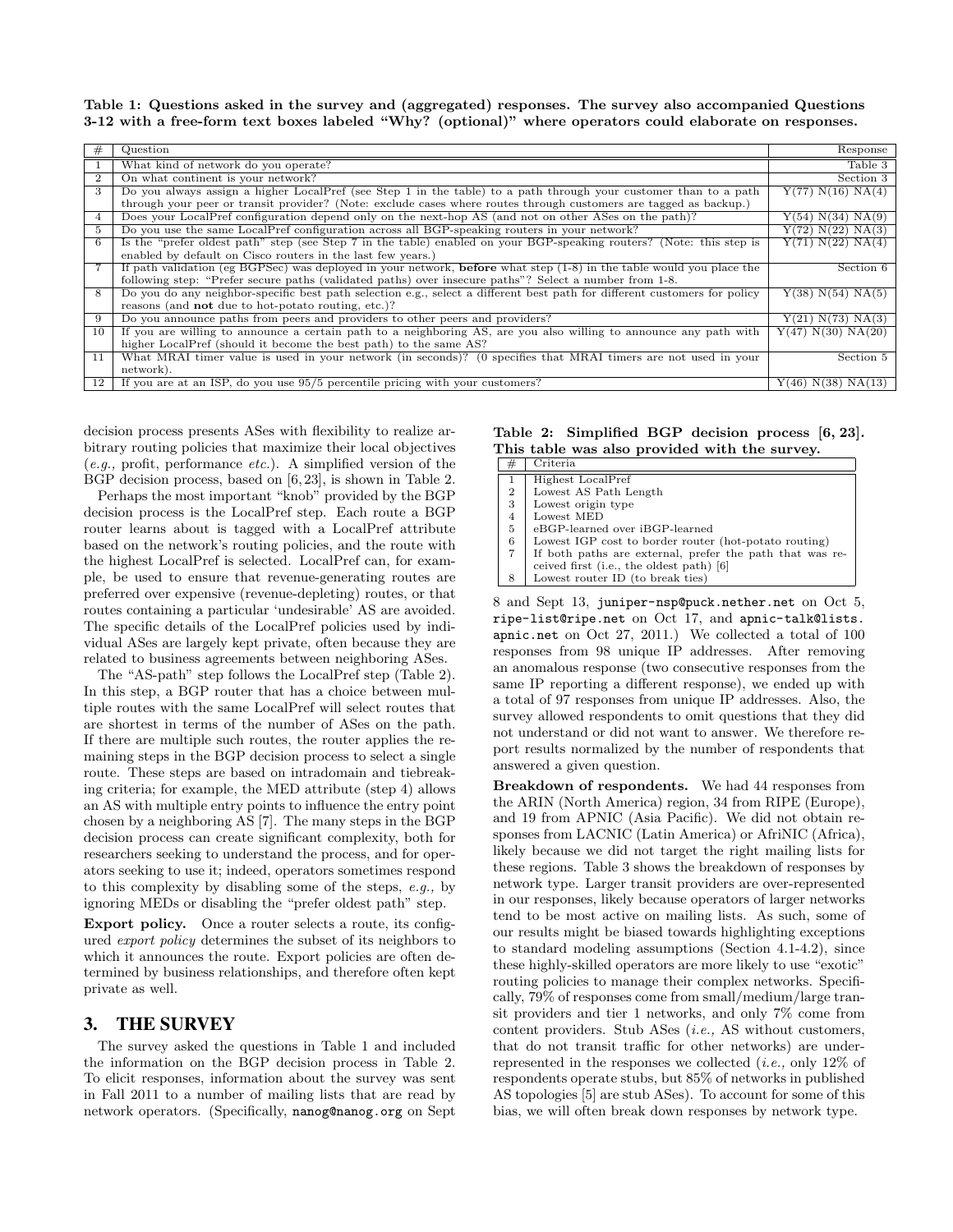Table 3: Responses to Question 1 (network type).

| 30<br>small transit $(< 10$ customer ASes, have providers)<br>27<br>large transit $(< 100$ customer ASes, have providers)<br>16<br>stubs (no customer ASes)<br>12<br>large content provider<br>5<br>tier 1 (no provider ASes)<br>4<br>small content provider<br>$\overline{2}$ | Responses | Network type                                          |
|--------------------------------------------------------------------------------------------------------------------------------------------------------------------------------------------------------------------------------------------------------------------------------|-----------|-------------------------------------------------------|
|                                                                                                                                                                                                                                                                                |           | medium transit (11-100 customer ASes, have providers) |
|                                                                                                                                                                                                                                                                                |           |                                                       |
|                                                                                                                                                                                                                                                                                |           |                                                       |
|                                                                                                                                                                                                                                                                                |           |                                                       |
|                                                                                                                                                                                                                                                                                |           |                                                       |
|                                                                                                                                                                                                                                                                                |           |                                                       |
|                                                                                                                                                                                                                                                                                |           |                                                       |
| not-specified                                                                                                                                                                                                                                                                  |           |                                                       |

# 4. ROUTING & EXPORT POLICIES

We now present background on routing policies models and discuss the results of the Q3-Q6 and Q9-Q10.

# 4.1 The Huston / Gao-Rexford Model

The now standard model of routing policies was developed by Gao and Rexford [11, 12] based on seminal work by Griffin, Sheppard, and Wilfong [17] and Huston [18, 19]. The simplest version of the model supposes that a pair of neighboring ASes have one of two possible business relationships: (1) customer-to-provider, where the customer AS purchases connectivity from its provider AS, or (2) peer-to-peer, where the two ASes transit each other's traffic for free. The Gao-Rexford model supposes that:

GR preference. All ASes use a LocalPref where routes through a neighboring customer  $(i.e., "customer routes")$ are preferred over routes through a neighboring peer or provider (i.e., "peer routes" or "provider routes").

GR export. A customer route may be exported to all neighboring ASes. A peer or provider route may only be exported to neighboring customers. This is also called the "valley-free" assumption.

The preference condition captures ASes' incentives to send traffic along revenue-generating customer routes, as opposed to peer routes (which do not increase revenue), or provider routes (which come at a monetary cost). The export condition captures ASes' willingness to transit traffic from one neighbor to another only when paid to do so by a customer.

The appeal of the Gao-Rexford model lies not only in its simplicity, and the belief that it (mostly) aligns with ASes routing and export policies, but also in its important implications BGP stability: when all ASes adhere to the above two Gao-Rexford constraints, and under the assumption that no AS is an indirect provider of itself (there are no directed cycles of customer-to-provider relationships in the AS-level hierarchy), BGP is guaranteed to converge to a stable routing outcome [11, 12, 17]. Consequently, the GR model is used in a large number of studies concerned with route selection in BGP  $(e.g., [3, 13, 16, 25, 41])$  and also spawned a cottage industry of research (see [28] and references therein) that uses publicly-available data (from  $e.g.,$ route collectors [1, 34]) to infer AS business relationships.

Most surveyed networks follow GR Preference. Figure 1 shows the breakdown of 76 responses from transit providers (i.e., small/medium/large transit and Tier 1 per Table 3) that answered Q3 and Q9 of the survey. (We omit responses by stub ASes and content providers ASes because they generally do not have customers that pay for transit.) The majority of surveyed transit providers (68%) indicate that they employ both GR Preference and GR Export in their network and a total of 87% of the transit providers use GR Preference (but not necessarily GR Export). A look at the free-form comments from Q3 confirms the intuition



Figure 1: Responses to survey Q3 (GR Preference) and Q9 (GR Export) by transit providers (small/medium/large transit and Tier 1s.)

behind GR preference: one operator commented that "Traffic on customer ports  $=$  increased revenue/profit. Traffic on supplier ports  $=$  increased cost" and another said customer routes are preferred "because they pay us".

Exceptions to GR export. We also found that the most common exception to the Gao-Rexford model was networks that implement GR preference but not GR export. While all four Tier 1 respondents indicated that they follow GR Export, we found that 6-7 respondents from small/medium/large transit providers (Table 3) indicate that they violate GR export, which ranges from 23% to 37% of such respondents who answered Q9. (We note, however, that this might be an overestimate of the number of violations of GR Export, since we intended the term "peer" in Q9 to imply "settlement-free peer", and the comments suggest that some operators interpreted it as "neighboring AS".) The reasons cited for violating GR Export included: "To be a good neighbor ... providing good paths to Akamai / Google caches", "Mutual backup transit" and "Secret sauce, secret agreements." which suggest that sometimes, an AS that violates GR export might do so only for a small number of destination IP prefixes, or only when the network is under duress and backup is needed.

On the other hand, the following comment indicates that there are systematic violations of GR export: "No [we don't do it] but it does go on. Peer/transit swaps in exchange for someone else's peer/transit routes. ... Some networks try to increase the size of themselves this way without being asked to do so. ... This generally breaks routing and it's horrible that people do it."

#### 4.2 Next-Hop Policy & Consistent Export.

We now turn our attention to the following orthogonal restrictions on routing policies:

Next-hop LocalPref (NH). An AS a uses a next-hop LocalPref if AS a assigns the same LocalPref to every path announced by a given neighbor AS b for a given destination IP prefix d. (e.g., paths  $abPd$ ,  $abRd$  have equal LocalPref, even if path segments  $P$  and  $R$  differ; also,  $b$  is the next hop.)

Consistent export (CE) [8]. Consistent export intuitively means that ASes' export rules align with their routing policy. Specifically, if AS  $\alpha$  exports path  $R$  to some neighbor, then it must also export every other path Q that has equal or higher LocalPref than path  $R$  to that neighbor.

The NH assumption has been leveraged to design BGP debugging tools [21], and many simulation studies [3,13,16,29, 41] use models that are a special case of NH, CE and GR preference and export (Section 4.1).<sup>1</sup>

<sup>&</sup>lt;sup>1</sup>The GR preference condition does not imply Next-Hop Lo-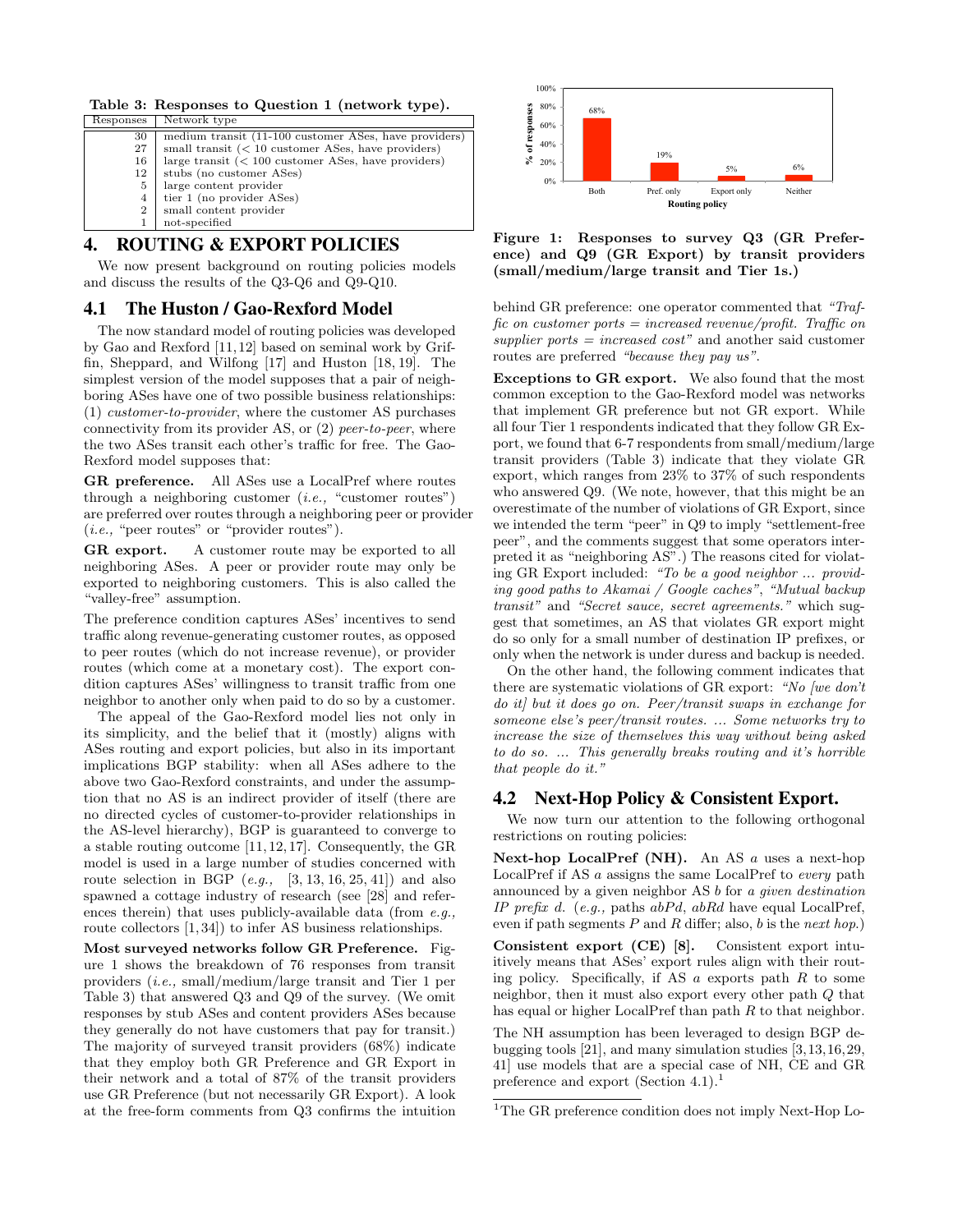

Figure 2: Percent of respondents that follow combinations of Gao-Rexford (GR) (Q3,Q9), Next-hop (NH) (Q4), and Consistent Export (CE) (Q10). Normalized by number of respondents to each combination of questions.

(In fact, the literature on incentive compatibility of BGP [8, 9, 15] considers an even more extreme version of next-hop policies that also requires ASes to disable step 2 of the BGP decision process (Table 2), preventing an AS from using ASpath length to rank routes. [36] even makes the case that the routing system should exclusively use consistent export and (the more extreme version of) next hop policies!)

Figure 2 shows the percent of survey respondents who indicate that they adhere to the Gao-Rexford (GR), Nexthop (NH, Q4 (Table 1)), or Consistent Export (CE, Q10) criteria. Here we only include networks that transit traffic (small/medium/large transit providers and tier 1 networks), and we normalize by the number of respondents that answered a given question (or set of questions). While this reduces our sample size slightly, we still have a considerable number (61) transit providers that answered all four relevant questions (Questions 3,4,9,10). Two thirds of these respondents use at least one of GR, NH, or CE with half using both NH and CE. Many operators indicated that they use nexthop routing to avoid "policies [becoming] tedious and complicated to manage". By contrast, one operator commented that he/she does not use NH because if "a downstream path is bad (congestion, etc), then you modify it accordingly."

We found that 34% of transit providers indicate that they use GR, NH, and CE. This grows to 44% if we consider networks that have at least implemented GR preference (but not necessarily GR export). The wording of Q4, however, could lead to underestimates of the number of respondents that follow NH. Specifically, one operator indicated that he/she violates NH because "[i]n most cases, LocalPref is based on prefix-lists ... rather than AS paths" (i.e., Local-Pref is based only on destination IP prefix), which does not actually violate the definition of NH.

#### 4.3 Prefer oldest path

The seventh step in the BGP decision process of Table 2 is often ignored in models of BGP dynamics. According to this step, after applying the first six steps in the BGP decision process, the AS should prefer the route it learned first, i.e., the "oldest path". This seemly innocuous step means that



**Network type**  Figure 3: Q5: Do you use the same LocalPref configuration across all BGP-speaking routers in your network? Normalized by the number of respondents to Q5. (2 stubs did not respond).

routing outcomes are no longer memoryless/deterministic, an assumption that shaped Griffin, Sheppard, and Wilfong's seminal model of BGP dynamics [17] and many subsequent works. Specifically, with "prefer oldest path", the route selected is not just a function of the AS's routing policy and the set of available paths, but is also affected by history.

76% of respondents answering Q6 indicated that they have enabled this step. While one respondent indicated that he/she disabled this step and was "using router-id tie breaker instead for deterministic outcome", another respondent wrote that the step was enabled for "Perceived stability improvements, no driver to change from default." Another claimed that "Oldest path = Stable path. Who cares if the router-id is better? I'll gladly take the route that isn't flapping."

While some network operators associate the "prefer oldest path" step with improved path stability, the implications of this step for the stability of BGP routing is poorly understood (note: this is different from route-flap damping [30]). Understanding the implications on BGP dynamics (and stability) calls for new models that rethink established assumptions on determinism.

## 4.4 Consistency within an AS

While studies of interdomain routing often treat an AS as an atomic entity [3, 4, 13, 16, 31], in practice, an AS consists of many (often geographically distributed) routers that must be configured individually. Q5 was designed to shed light on discrepancies in LocalPref configuration across routers within a single AS. Figure 3 shows the responses to Q5 by network type. The vast majority of respondents to our survey (77% of those that answered Q5) indicated that they use the same LocalPref configuration across all routers; many indicated that this is done for "[s]implicity, consistency".

Interestingly, stub networks are most likely to violate this assumption. Of the 10 respondents (to Q5) that operate stub ASes, 5 of them indicated that they do not use use the same LocalPref configuration across all routers; however, one respondent indicated that this is because "we don't use Local Pref", which could explain this observation.

While all 4 respondents from Tier 1s indicated that they use a consistent LocalPref, there is evidence of exceptions to consistency at other networks, with 5 large transit, 7 medium transit, 4 small transit, and 1 large content provider indicating that they do not use consistent LocalPref. One operator explained that this is the result of " $[r]egionalisation$ " and another said "As far as weights for customers, yes [to consistency]. For peers/providers, no. We have various provider link bandwidths and costs to deal with, so some routing policy is dictated by those constraints." Another

calPref. This is because while GR preference requires an AS to base its LocalPref on its business relationship with the next-hop AS on the AS path, nothing prevents an AS from basing its routing decisions on distant ASes along the AS path as well (e.g., by prioritizing customer paths that do not traverse a distant, undesirable AS over customer paths that do traverse that AS).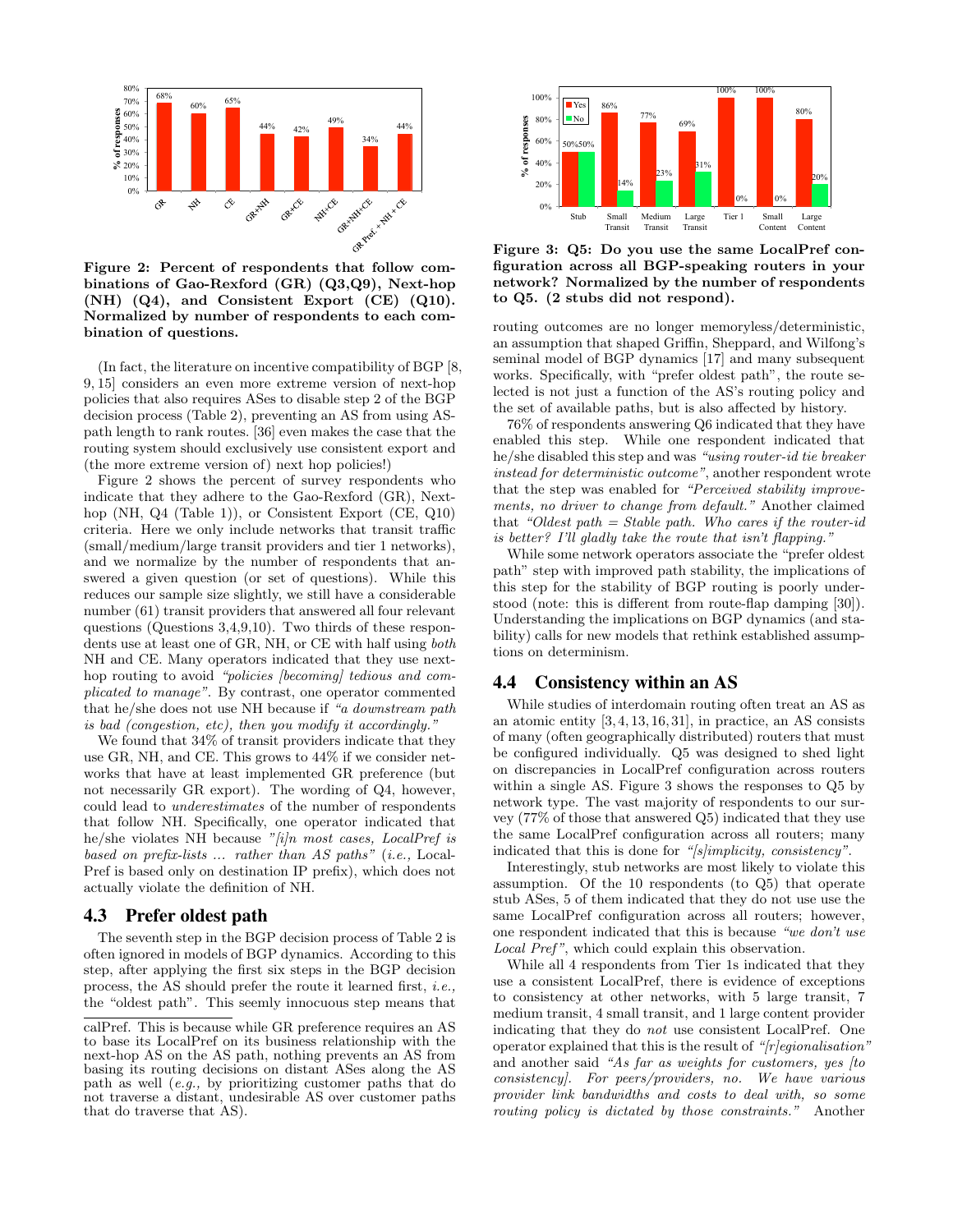explanation was "[s]ome route paths require manual intervention as other factors dictate WHEN we want to route differently, other than simple path availability."

# 5. MRAI

The Min Route Advertisement Interval (MRAI) timer limits the rate of update messages between BGP neighbors. Configuring the MRAI timer is a trade off between (a) minimizing the number of BGP update messages (to reduce overhead) with (b) the need to react quickly to routing changes. Early BGP RFCs [33] recommend a default minimum MRAI time interval of 30 seconds. However, both router vendors and the standards community are moving towards much lower time intervals, and even disabling MRAI entirely [20, 24]. Q11 asked network operators what MRAI timer values are used in their networks. Interestingly, as vast majority of responders, 75 out of 83, do not use MRAI timers at all. Only 6 responses stated that they use (the Cisco default) MRAI timer value of 30 seconds.

One operator explained: "There is no point in sitting on an update. Push it out, even if it creates additional churn in terms of updates." Others explained that MRAI "just makes a mess" and another commented "One of our upstreams implements "default Cisco" MRAI timer values, I wouldn't wish this on my competitors, let alone my customers!"

#### 6. INCORPORATING SECURITY.

Our survey considered the (hypothetical) incorporation of information obtained from a secure routing protocol, BG-PSEC [26], into the routing policies. BGPSEC is new protocol that the IETF is standardizing to provide validation of paths learned via BGP. Specifically, BGPSEC allows an AS to validate if an AS-level path announced by its neighbor was actually announced by all the ASes on that path.

For BGPSEC to effectively limit attacks on routing, path validity information must influence the paths selected by ASes; as such, information provided by BGPSEC must be incorporated into the BGP decision process. The BGPSEC standard provides operators with maximum flexibility in how this is done. Instead of specifying how to incorporate this information in the BGP decision process, the RFCs indicate that this "is a matter of local policy" [26].

To that end, Q7 asked operators at what step in the BGP decision process they would incorporate information about route validity. Results are shown in Figure 4. The results indicate that only 9% of respondents would prioritize security first, above all other considerations, and the most popular response (21%) was to place security between the LocalPref and AS path step. One operator explained this as follows: "LP  $[LocalPref]$  is still king for policy decisions. AS-Path length isn't all that relevant these days. I'm going to kick up the LP of as-paths that I care about."

However, a large fraction of operators place security considerations much lower in the BGP decision process, with 40% indicating that it would be placed below AS-path length (step 2 in Table 2). One operator explained: "... definitely after LocalPref. Placing this before AS Path would require a lot more analysis before I'd be comfortable, and we're currently honoring MEDs on select peers, so initially at least it would go after all of those." Another explained his ambivalence for prioritizing route validity by stating that "until everyone uses a validation mechanism, there's no point in



Figure 4: Breakdown of responses to Q7: If path validation (e.g., BGPSec) was deployed in your network, before what step (1-8) in the table would you place the following step: "Prefer secure paths (validated paths) over insecure paths"?

disrupting policies with that" and another said "not willing" to affect routing policy or adversely affect performance."'

There was also a large number of operators that declined to state where they would rank BGPSEC in the decision process. Some felt that their existing security solutions were adequate stating "we use static prefix lists on customers instead. no operational interest or vendor support for bapsec." While others felt that BGPSEC state should be included in existing steps: "needs to be configurable, BGPsec state should influence metrics like localpref".

These observations have implications of the efficacy of BGPSEC; indeed, recently [29] showed that if operators are unwilling to prioritize security first, above all other steps in the BGP decisions, then BGPSEC provides only limited protection against routing attacks.

#### 7. BILLING MODELS

Our final question concerns transit pricing models. We were interested in whether ASes can increase revenues by increasing the volume of customer traffic they attract, because this assumption played a key role in our prior work on the economics of deploying BGPSEC [13]. According to Stanojevic et al. [38], 95/5-percentile pricing is a volumebased billing method that is "the most prevalent method that transit ISPs use for charging their customers." With 95/5-percentile billing, a billing cycle is split in constant-size intervals and number of bytes transferred by the customer in each interval is recorded; the customer is then billed for the 95th-percentile of the distribution of recorded intervals. Answers to Q12 (Table 1) indicate that 95/5 percentile billing is common, with 55% of survey respondents at non-stub ISPs reporting that they use it because it is the "industry standard" and "purely historical. It has always been done so no one wants to change it." The responsents support Stanojevic et al.'s [38] claim, but also indicate that there are exceptions where alternate billing models are used. (See e.g., Valancius et al. [39].) One alternate volume-based billing scheme was to "... price based on destination. If we don't have to carry a customers traffic across the US or Atalantic or Pacific they can get cheaper pricing".

We find that 95/5 billing is used by 3 out 4 of respondents from Tier 1 networks, 56-60% of medium to large transit providers, and 46% of small transit providers. Reasons smaller transit providers did not use 95/5 percentile billing included serving limited/specialized populations, e.g., being a " $[n]$ on profit [with] no bills" and " $[not having]$  customers that are burstable. If we did, we would."